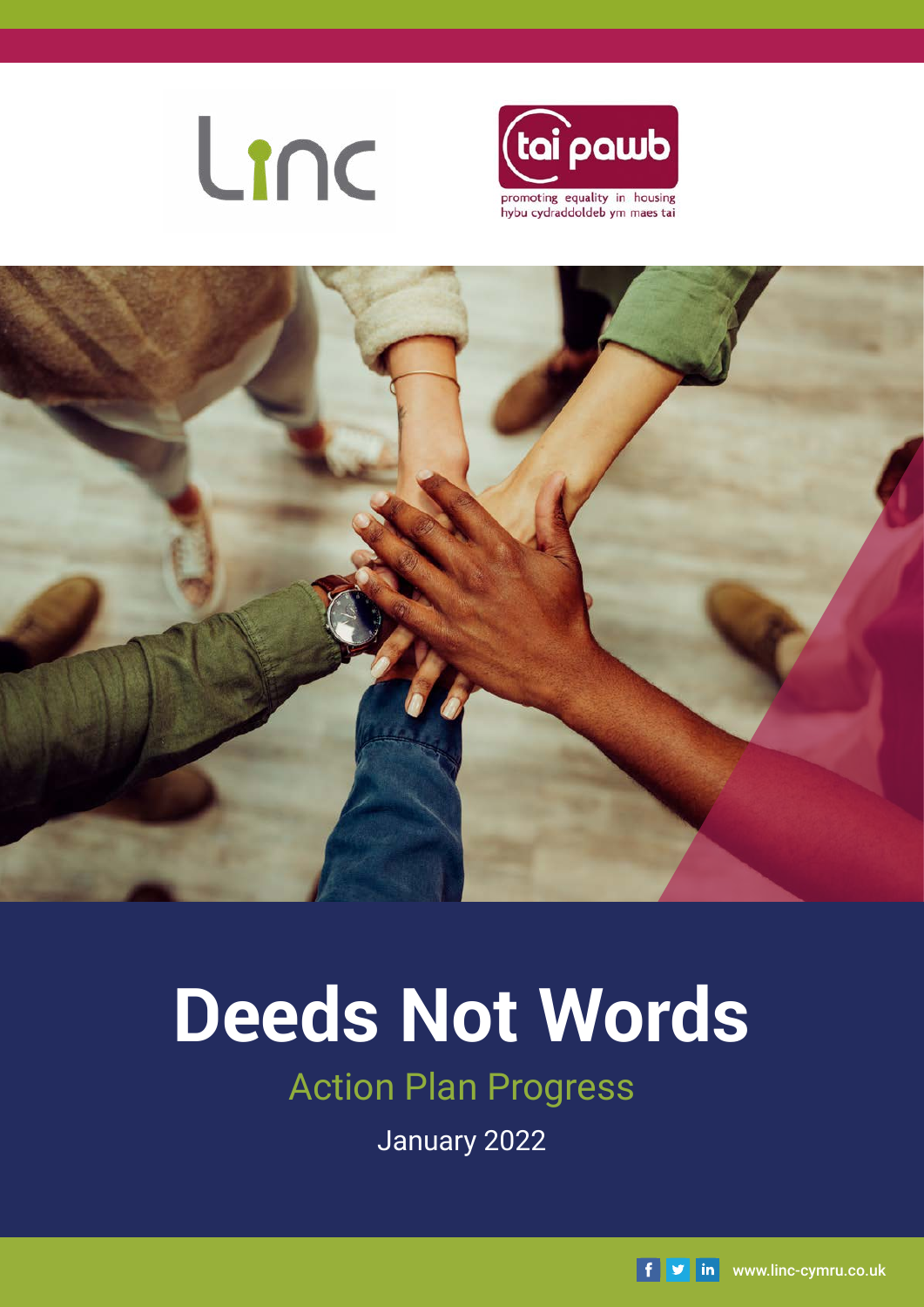

# Introduction

Linc is committed to being an inclusive business and our vision is 'creating the right environment for people to flourish.' We are committed to tackling injustice, and to be leaders in equality, diversity and inclusion. Recent events have shone a new light on the racial inequalities and racism experienced by minority ethnic communities across the globe, in the UK and in Wales. We realised we needed to do more.

The impacts of Covid-19 pandemic on Black, Asian and other Ethnic Minority groups have been profound, including people from minority ethnic communities up to two times more likely to die from the disease than others. Many of the reasons for this impact are linked to long standing socio-economic disadvantage, structural racism and lack of minority ethnic representation within decision making to influence better outcomes. The Covid-19 pandemic has magnified these inequalities.

Linc signed up to the 'Deeds not Words' pledge from housing equalities charity Tai Pawb in 2020, which outlines our commitment to take action to:

- Mitigate the impact of Covid-19 on Black, Asian and minority ethnic colleague and communities
- Improve the ethnic diversity of board and colleague at all levels
- Communicate and engage
- Develop an inclusive culture

### This is our progress so far...

We pledged to:

## Mitigate the impact of Covid-19 on our Black, Asian and minority ethnic colleagues and communities

| <b>Our Commitment</b>                                                                                                                                                       | What we have been doing                                                                                                                                                                                                                                                      | Our future plans                                                                                                           |
|-----------------------------------------------------------------------------------------------------------------------------------------------------------------------------|------------------------------------------------------------------------------------------------------------------------------------------------------------------------------------------------------------------------------------------------------------------------------|----------------------------------------------------------------------------------------------------------------------------|
| Adopt the All Wales<br>Covid-19 Risk Assessment<br>Tool                                                                                                                     | • We adopted the Tool for use and<br>this was completed by all front<br>line colleagues<br>• The outcomes are followed up<br>during one to one meetings and<br>used to support any adjustments<br>required for individual colleagues                                         |                                                                                                                            |
| Commit to wellbeing/<br>psychological and other<br>support to Black, Asian<br>and other minority ethnic<br>colleagues who might<br>feel affected or vulnerable<br>right now | • In addition to offering support<br>such as counselling, an employee<br>assistance programme and<br>occupational health support, we<br>have a Wellbeing Officer who is<br>available to support colleagues<br>on a 121 basis and continuously<br>improve the wellbeing offer |                                                                                                                            |
| Investigate reasons for<br>overcrowding and worse<br>housing conditions<br>amongst some BAME<br>groups. Start acting on<br>findings                                         |                                                                                                                                                                                                                                                                              | • A exercise will begin in Q1 of<br>2022/23 to improve the quality<br>of our household data and take<br>action on findings |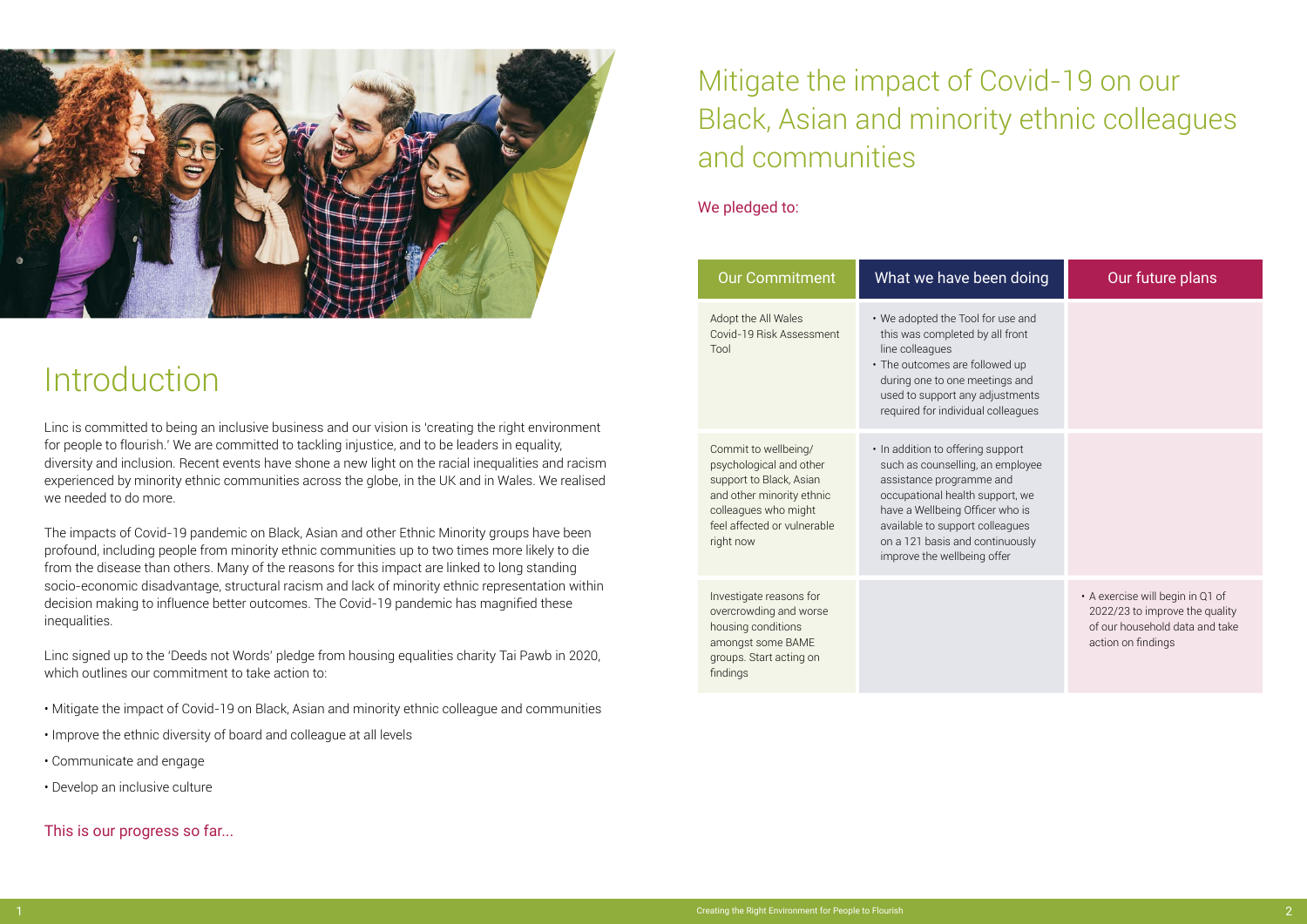- project, ier RSL's This project support
- nic positions.
- btaining
- 
- 
- 
- 
- 
- 

### We pledged to:

### Improve ethnic diversity of board and colleagues at all levels

| <b>Our Commitment</b>                                                                                                                 | What we have been doing                                                                                                                                                                                                     | Our future plans                                                                                                                                                                   |
|---------------------------------------------------------------------------------------------------------------------------------------|-----------------------------------------------------------------------------------------------------------------------------------------------------------------------------------------------------------------------------|------------------------------------------------------------------------------------------------------------------------------------------------------------------------------------|
| Adopt the Rooney Rule to<br>improve recruitment of<br>people from different ethnic<br>backgrounds                                     | • We adopted the Rooney Rule and<br>refreshed our recruitment and<br>equality and diversity policy                                                                                                                          |                                                                                                                                                                                    |
| Report annually and act<br>on findings for pay gap,<br>recruitment, promotion and<br>retention data for minority<br>ethnic colleagues |                                                                                                                                                                                                                             | . In Q1 of 2022/23 we will be<br>undertaking a colleague profile<br>data cleansing exercise to<br>update our records                                                               |
| Invest in our recruitment<br>channels to attract<br>candidates of different<br>ethnic minorities                                      |                                                                                                                                                                                                                             | • To consider our recruitment<br>approach and how we<br>attract more minority ethnic<br>candidates into Linc (in<br>particular head office which is<br>currently underrepresented) |
| Train all colleagues and<br>board in Unconscious Bias<br>and raise awareness of<br>white privilege                                    | • We had conversations with a<br>number of potential training<br>providers in 2021 and have now<br>selected a package of training,<br>which was designed and developed<br>by colleagues from minority ethnic<br>backgrounds | • Roll out mandatory training to<br>all colleagues and board                                                                                                                       |
| Ensure our recruitment<br>panels are ethnically diverse                                                                               | · Some appointment panels were<br>ethnically diverse but due to lack<br>of availability of colleagues trained,<br>this is an ongoing challenge                                                                              | • As part of the review of our<br>recruitment strategy we will<br>explore broadening our panels<br>to include trained recruitment<br>colleague members and<br>external volunteers  |

| <b>Our Commitment</b>                                                                                                      | What we have been doing                                                                                                                                                                                                                                                                       | Our future plans                                                                                                                                    |
|----------------------------------------------------------------------------------------------------------------------------|-----------------------------------------------------------------------------------------------------------------------------------------------------------------------------------------------------------------------------------------------------------------------------------------------|-----------------------------------------------------------------------------------------------------------------------------------------------------|
| Invest resources in<br>positive action initiatives<br>aimed at improving BAME<br>representation at levels<br>showing gaps. | • Our 'Pathway to Board' project,<br>in partnership with 4 other RSL's<br>recruited a project lead. This project<br>is set up to specifically support<br>people from minority ethnic<br>communities into Board positions.<br>• We were successful in obtaining<br>funding from the $MN/ON$ in | • The Pathway to Board proje<br>will aim to recruit 10/15 initi<br>participants<br>· Linc will host 5 positive action<br>work placements during 202 |

funding from the WVCA in partnership with 6 other RSL's, for a positive action work placement programme, aimed at people over 25, in long term unemployment, who are from minority ethnic backgrounds.



- The Pathway to Board project will aim to recruit 10/15 initial participants
- Linc will host 5 positive action work placements during 2022.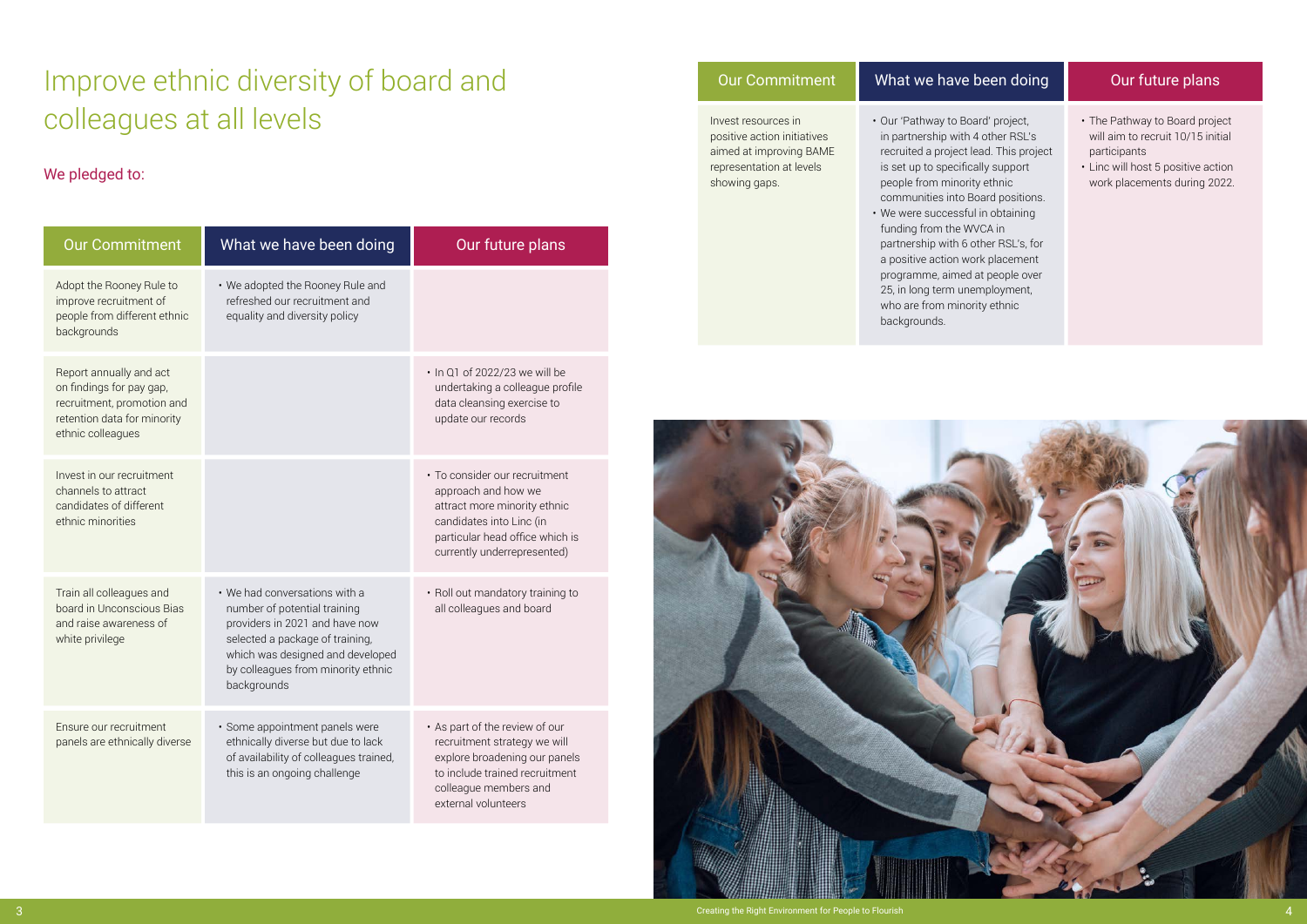### We pledged to:

### Communicate and engage

| <b>Our Commitment</b>                                                                                                                                                                                                         | What we have been doing                                                                                                                                                                                                                                 | Our future plans                                                                    |
|-------------------------------------------------------------------------------------------------------------------------------------------------------------------------------------------------------------------------------|---------------------------------------------------------------------------------------------------------------------------------------------------------------------------------------------------------------------------------------------------------|-------------------------------------------------------------------------------------|
| Publicise your support for<br>racial equality                                                                                                                                                                                 | • We signed the Zero Racism Wales<br>Pledge in 2021<br>• We set out our commitments to<br>Race Equality in our annual self<br>evaluation                                                                                                                | • Embed our commitments to race<br>equality in our new business plan<br>2022 - 2027 |
| Publish our commitment<br>to take specific actions<br>to tackle the challenges<br>we identify, and report on<br>progress annually                                                                                             | • We are using our Deeds Not Words<br>action plan as the framework<br>for our outcomes. We will report<br>annually on our progress                                                                                                                      |                                                                                     |
| Disaggregate ethnicity data<br>from customer satisfaction<br>data to learn and improve<br>the experiences of people                                                                                                           | • We are currently reviewing the data<br>we collect to help us better                                                                                                                                                                                   | • We are undertaking a profiling<br>exercise in 2022 to improve the<br>data we hold |
| Build more links and<br>support for Black, Asian<br>and Minority Ethnic<br>community groups to build<br>their capacity to support<br>local people and bring in<br>community knowledge<br>and challenge to the<br>organisation | • We have restructured our<br>neighbourhood team which will<br>give them more space to build<br>links with the local community and<br>groups                                                                                                            | • Improve links with Black, Asian<br>and Minority ethnic community<br>groups        |
| In asylum dispersal areas,<br>commit to donating or<br>leasing housing to refugee<br>communities (where they<br>exist)                                                                                                        | • We've held positive conversations<br>with a number of local authorities<br>regarding resettlement<br>programmes and pledged our<br>support<br>• We are exploring our temporary<br>accommodation offer to support<br>local authorities in meeting need |                                                                                     |

### We pledged to:

# Develop an inclusive culture

| <b>Our Commitment</b>                                                                                                                                                                                                                                        | What we have been doing                                                                                                                                                                                                                                                                                                                                                                                                                                                                                                                                                                                                                                                         | Our future plans                                                                                                                                                     |
|--------------------------------------------------------------------------------------------------------------------------------------------------------------------------------------------------------------------------------------------------------------|---------------------------------------------------------------------------------------------------------------------------------------------------------------------------------------------------------------------------------------------------------------------------------------------------------------------------------------------------------------------------------------------------------------------------------------------------------------------------------------------------------------------------------------------------------------------------------------------------------------------------------------------------------------------------------|----------------------------------------------------------------------------------------------------------------------------------------------------------------------|
| Our leadership team<br>proactively champion and<br>monitor our progress for<br>tackling racial inequality                                                                                                                                                    | • Race equality is reported within our<br>strategic business plan 'OneLinc'<br>· Our Board has received updates on<br>our work, including the Deeds not<br>Words Pledge<br>• We achieved 'Investors in Diversity'<br>reaccreditation in 2021<br>• We have set up a colleague led<br>Race Equality Group, whose role<br>is to advise, inform and provide<br>challenge the business.<br>• The Chair/Vice Chair of the Race<br>Equality group have attended the<br>Business Leadership Group and<br>discussion actions/progress.<br>• As part of the Investors in Diversity<br>Re-accreditation an all colleague<br>survey was completed and the<br>findings formed an action plan | · Work alongside race equali<br>group to check and challen<br>progress in 2022<br>• Training for board/and bus<br>leadership group as part of<br>mandatory programme |
| Promote an inclusive<br>culture where people<br>are comfortable talking<br>about race and can bring<br>their whole self to work,<br>and people we work with<br>are comfortable to voice<br>concerns related to race<br>and are believed when this<br>happens | • The Chair/Vice Chair of the met<br>with all members of the business<br>leadership group on a 121 basis,<br>and also promoted a range of<br>reading to upskill the group                                                                                                                                                                                                                                                                                                                                                                                                                                                                                                       | · Undertake regular 'pulse<br>surveys' to test culture and<br>feedback                                                                                               |
| Invest in reverse mentoring<br>schemes to share<br>experiences and improve<br>opportunities                                                                                                                                                                  |                                                                                                                                                                                                                                                                                                                                                                                                                                                                                                                                                                                                                                                                                 | • This will have further<br>consideration in 2022                                                                                                                    |

| what we have been doing                                                                                                                                                                                                                                                                                                                                                                                                                                                                                                                                                                                                                                                         | Our future plans                                                                                                                                                              |
|---------------------------------------------------------------------------------------------------------------------------------------------------------------------------------------------------------------------------------------------------------------------------------------------------------------------------------------------------------------------------------------------------------------------------------------------------------------------------------------------------------------------------------------------------------------------------------------------------------------------------------------------------------------------------------|-------------------------------------------------------------------------------------------------------------------------------------------------------------------------------|
| • Race equality is reported within our<br>strategic business plan 'OneLinc'<br>· Our Board has received updates on<br>our work, including the Deeds not<br>Words Pledge<br>• We achieved 'Investors in Diversity'<br>reaccreditation in 2021<br>• We have set up a colleague led<br>Race Equality Group, whose role<br>is to advise, inform and provide<br>challenge the business.<br>• The Chair/Vice Chair of the Race<br>Equality group have attended the<br>Business Leadership Group and<br>discussion actions/progress.<br>• As part of the Investors in Diversity<br>Re-accreditation an all colleague<br>survey was completed and the<br>findings formed an action plan | • Work alongside race equality<br>group to check and challenge<br>progress in 2022<br>• Training for board/and business<br>leadership group as part of<br>mandatory programme |
| • The Chair/Vice Chair of the met<br>with all members of the business<br>leadership group on a 121 basis,<br>and also promoted a range of<br>reading to upskill the group                                                                                                                                                                                                                                                                                                                                                                                                                                                                                                       | · Undertake regular 'pulse<br>surveys' to test culture and gain<br>feedback                                                                                                   |
|                                                                                                                                                                                                                                                                                                                                                                                                                                                                                                                                                                                                                                                                                 | • This will have further<br>consideration in 2022                                                                                                                             |